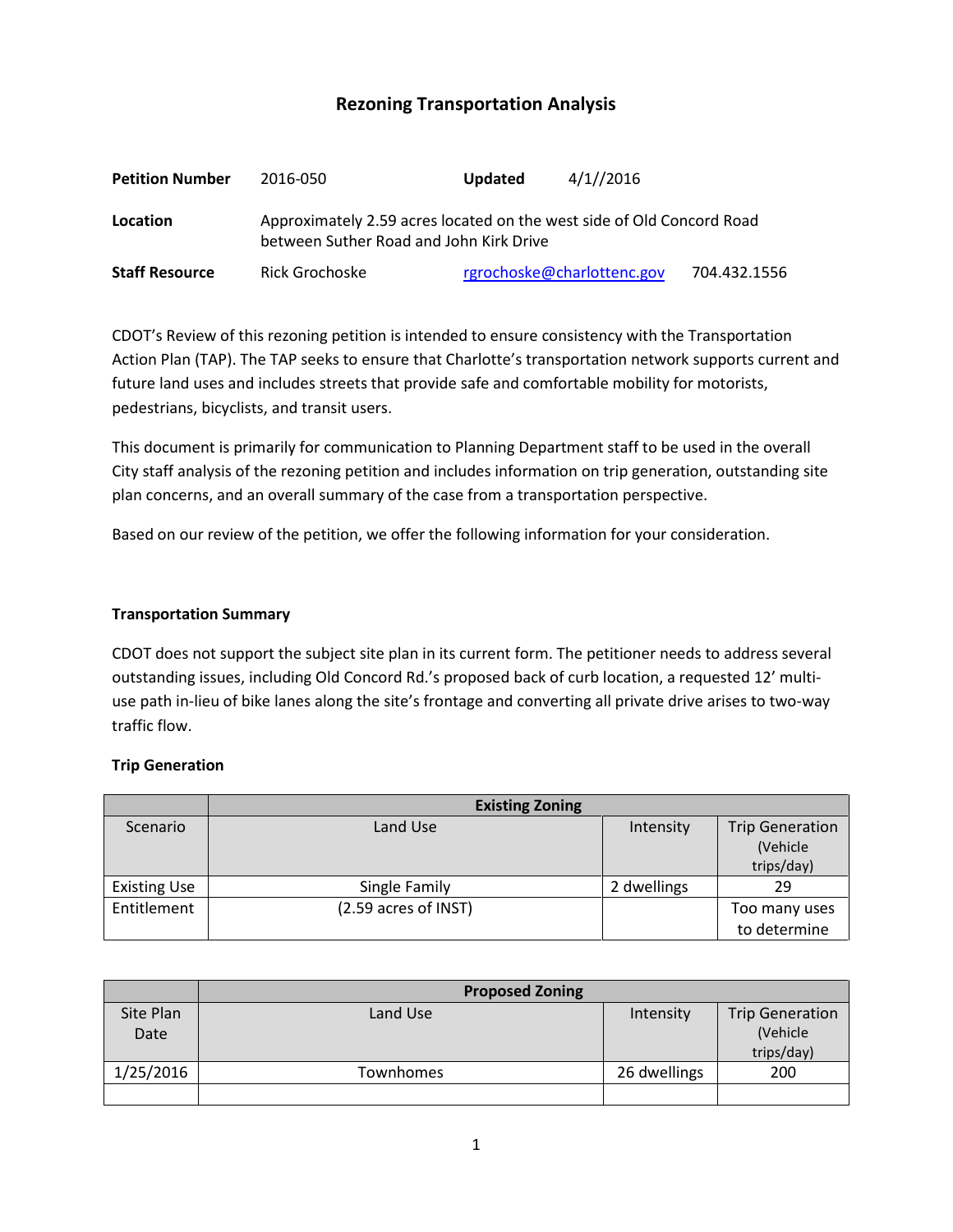## **Curbline**

The proposed zoning district has a setback measured from an existing or proposed future curbline. The location of the future back of curb along the site's Old Concord frontage needs to be 35.5' as measured from the existing edge of pavement on the east side of Old Concord Rd. This curbline should be constructed with the petition and right-of-way dedicated to include 2' behind the permanent sidewalk location.

### **Resolved Issues**

1. As per the Subdivision Ordinance, we understand that the petitioner needs to revise the site plan to designate a local public street between Old Concord Rd. and the site's western property line. This public street needs to be built to local residential wide street typical section as specified in the *Charlotte Land Development Standards (see CLDS* U-03A and U-03, revision 13) including 8' minimum planting strip and 6' wide sidewalk on both sides. This east/west two-way street needs to provide direct access to Old Concord Rd.

## **Outstanding Issues**

- 1. The petitioner needs to provide detail survey information along the site's Old Concord Rd. frontage between the site's eastern property line and Norfolk Southern Railroad's existing tracks, so that public right-of-way and Old Concord Rd.'s future back of curb can be verified.
- 2. The petitioner needs to depict and add a conditional note that dedicates in fee simple all property between the site's eastern property/zoning boundary line and the center of the Norfolk Southern Railroad tracks, including tax parcel no. 05143230 to the City as public right-of-way.
- 3. The petitioner needs to depict and revise the site plan to show a future back of curb location along the site's Old Concord Rd. frontage located 35.5' from the existing edge of pavement on the east side of Old Concord's Rd.
- 4. We request the petitioner provide an 8' planting strip and 12' wide asphalt multi-use path along the site's Old Concord Rd. frontage in lieu of bike lanes on Old Concord Road.
- 5. CDOT does not support the proposed one-way circulation plan that requires drivers to use Old Concord Road to access the site's parking from a certain driveway. The site plan needs to be revised so that the proposed surface parking aisles and angle parking spaces conform to a two-way traffic flow throughout the site.